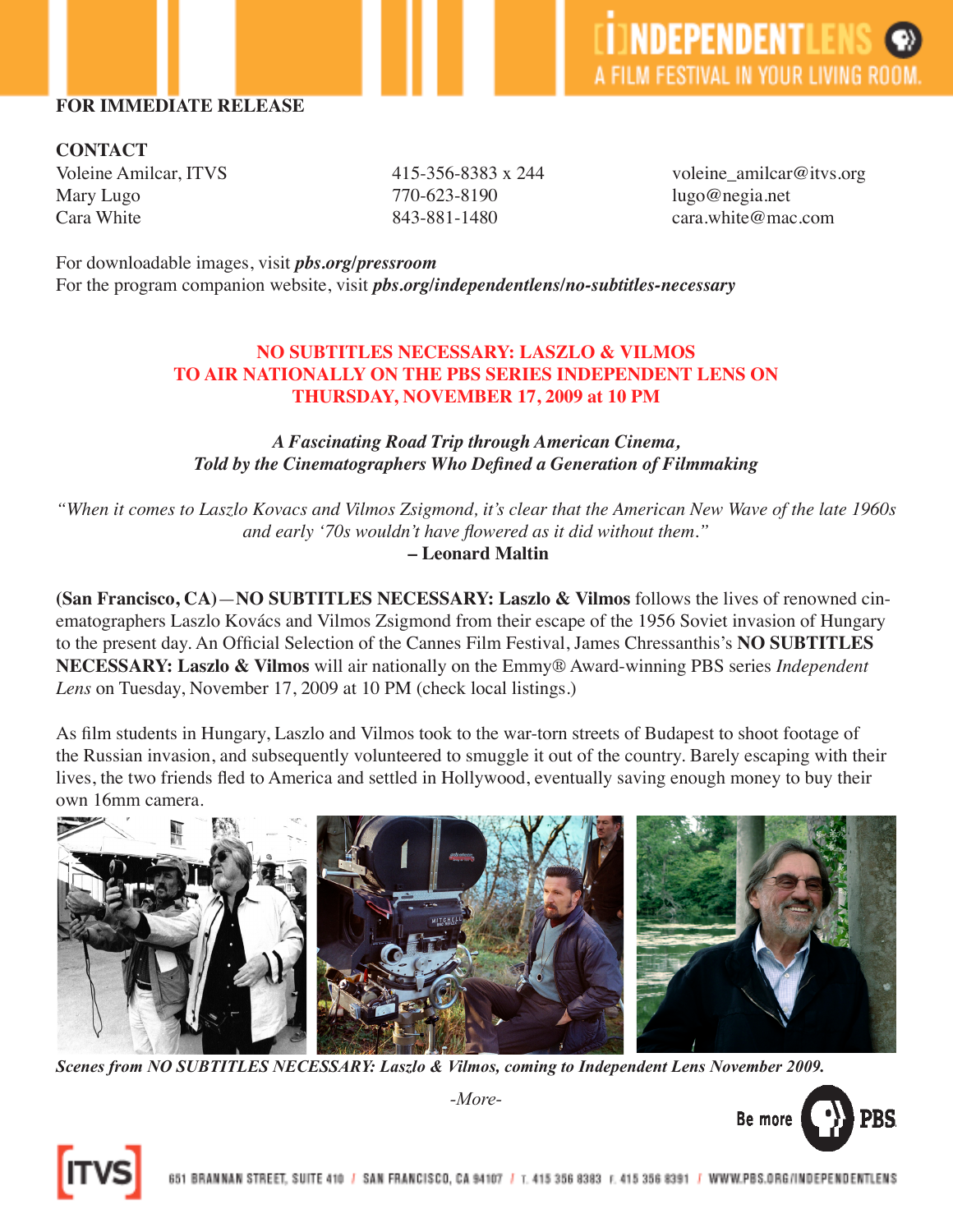After working on a string of low-budget horror and biker movies, both men soon rose to prominence in the late 60's and 70's, shooting the films that defined what came to be known as the American New Wave: *Easy Rider, Five Easy Pieces, McCabe and Mrs. Miller, Deliverance, Paper Moon, Close Encounters of the Third Kind* and more. Working with directors such as Robert Altman, Bob Rafelson, Peter Bogdanovich and Martin Scorsese, they helped create a new American film aesthetic, and pioneered innovative, fearless ways to tell stories.

Told through interviews with Laszlo (who died in 2007) and Vilmos, as well as directors such as Bob Rafelson, Peter Bogdanovich, John Boorman, Graeme Clifford, Richard Donner, William Richert, Mark Rydell, composer John Williams and actors such as Jon Voight, Peter Fonda, Sandra Bullock, Karen Black, Dennis Hopper and Sharon Stone, **NO SUBTITLES NECESSARY** is an intimate portrait of two giants of modern image making and a deep bond of brotherhood that transcended every imaginable boundary. Two heroes. One road.

To learn more about the film and its subjects, visit the companion website for **NO SUBTITLES NECESSARY**  at *www.pbs.org/independentlens/no-subtitles-necessary*. Get detailed information on the film, watch preview clips, read an interview with the filmmaker and explore the subject in depth with links and resources. The site also features a Talkback section where viewers can share their ideas and opinions.

#### **The Participants, in Alphabetical Order**

Karen Black Peter Bogdanovich John Boorman Sandra Bullock Graeme Clifford Allen Daviau, ASC Richard Donner Bob Fisher Peter Fonda Dennis Hopper Audrey Kovács Julianna Kovács Nadia Kovács Ellen Kuras, ASC Leonard Maltin Todd McCarthy Rob McLachlan, ASC Rachel Miner

Tatum O'Neal Larry Parker Steven Poster, ASC Dan Pritzker Bob Rafelson William Richert Susan Roether-Zsigmond Owen Roizman, ASC Mark Rydell Crayton Smith Peter Sorel Ray Dennis Steckler Sharon Stone Vittorio Storaro, AIC, ASC Jon Voight Haskell Wexler John Williams Irwin Winkler

## **About the Filmmakers**

**James Chressanthis, ASC (Director/Producer)** is a cinematographer who has earned nearly 40 credits since the early 1990s, with a diverse range of projects, including documentaries, independent features, television movies and episodic series. He shot the Emmy®-nominated *Four Minutes* and *Life with Judy Garland: Me and My Shadows* and additional photography on the Oscar®-winning *Chicago*. He studied cinematography at American Film Institute, and began his career shooting nearly 100 breakthrough music videos with such artists as Bobby McFerrin, James Brown, Hammer, NWA and Dr. Dre. Since 2005, Chressanthis has been a director and cinematographer of the popular dramatic series *Ghost Whisperer*. He recently completed the Renée Zellweger-produced film *Living Proof*, starring Harry Connick Jr. **NO SUBTITLES NECESSARY** is his feature film directing debut.